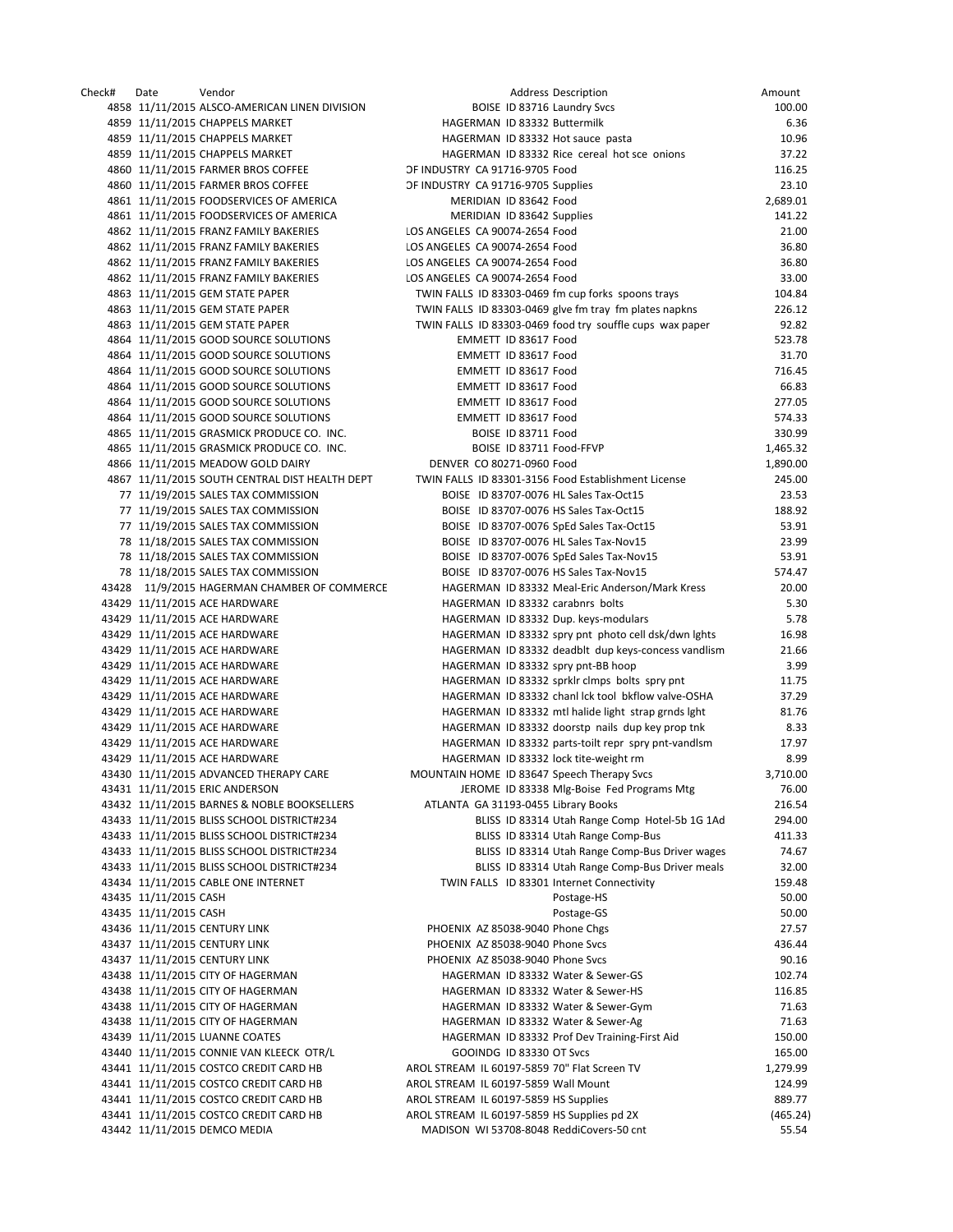| 43442 11/11/2015 DEMCO MEDIA                    | MADISON WI 53708-8048 Reddi Corner Prot-96 cnt          | 64.14    |
|-------------------------------------------------|---------------------------------------------------------|----------|
| 43442 11/11/2015 DEMCO MEDIA                    | MADISON WI 53708-8048 Bulletin Brd Boarders             | 3.20     |
| 43442 11/11/2015 DEMCO MEDIA                    | MADISON WI 53708-8048 Book Covers                       | 43.04    |
| 43443 11/11/2015 GROVERS PAY & PACK             | TWIN FALLS ID 83301 ** VOID **                          | ä,       |
| 43444 11/11/2015 HAGERMAN FIRE PROTECTION DIST. | HAGERMAN ID 83332 QRU Standby-FB Games                  | 280.00   |
| 43445 11/11/2015 HAGERMAN VALLEY SPRING WATER   | HAGERMAN ID 83332 Water for Modulars                    | 77.00    |
| 43446 11/11/2015 HAGERMAN HIGH SCHOOL           | HAGERMAN ID 83332 Activity Card-M. Williams             | 35.00    |
| 43447 11/11/2015 ID ASSOC SCHOOL ADMIN INC IASA | BOISE ID 83705 Annual Dues-IEEW Website                 | 54.00    |
| 43448 11/11/2015 IDAHO POWER COMPANY            | BOISE ID 83721-0030 Power-Ag                            | 330.81   |
| 43448 11/11/2015 IDAHO POWER COMPANY            | BOISE ID 83721-0030 Power-Lights                        | 105.62   |
| 43448 11/11/2015 IDAHO POWER COMPANY            | BOISE ID 83721-0030 Power-Gym                           | 257.30   |
| 43448 11/11/2015 IDAHO POWER COMPANY            | BOISE ID 83721-0030 Power-HS                            | 1,435.75 |
| 43448 11/11/2015 IDAHO POWER COMPANY            | BOISE ID 83721-0030 Power-GS                            | 1,538.78 |
| 43448 11/11/2015 IDAHO POWER COMPANY            | BOISE ID 83721-0030 Pumps                               | 141.36   |
| 43449 11/11/2015 ID TRANSPORTATION DEPT         | BOISE ID 83707-1129 Lic Plates-Ag Bus                   | 23.00    |
| 43450 11/11/2015 IT - INTEGRATED TECHNOLOGIES   | TWIN FALLS ID 83303-1843 Staples-HS                     | 62.00    |
| 43450 11/11/2015 IT - INTEGRATED TECHNOLOGIES   | TWIN FALLS ID 83303-1843 Copie Maint-Distr              | 39.65    |
| 43450 11/11/2015 IT - INTEGRATED TECHNOLOGIES   | TWIN FALLS ID 83303-1843 Copier Maint-Distr             | 46.00    |
| 43450 11/11/2015 IT - INTEGRATED TECHNOLOGIES   | TWIN FALLS ID 83303-1843 Copier Maint-GS                | 310.05   |
| 43450 11/11/2015 IT - INTEGRATED TECHNOLOGIES   | TWIN FALLS ID 83303-1843 Copier Maint-HS                | 305.40   |
| 43451 11/11/2015 MARK KRESS                     | HAGERMAN ID 83332 Mlg-Murtaugh GBB Dist Tourney         | 42.18    |
| 43452 11/11/2015 MCGRAW HILL EDUCATION INC      | CHICAGO IL 60694-1545 Tchr Edition-Imagine It-Gr 2 Unit | 98.27    |
| 43453 11/11/2015 MEDICAID DIVISON OF            | BOISE ID 83720-0036 Medicaid-Sch Match-Oct 15           | 1,979.09 |
| 43454 11/11/2015 MID AMERICA BOOKS              | MANKATO MN 56002 LIbrary Books                          | 126.25   |
| 43455 11/11/2015 MOUNTAIN ALARM INC             | OGDEN UT 84412-2487 Fire Alarm Monitoring               | 78.00    |
| 43456 11/11/2015 OFFICE DEPOT                   | CHICAGO IL 60680-1040 Case legal size paper             | 54.94    |
| 43456 11/11/2015 OFFICE DEPOT                   | CHICAGO IL 60680-1040 Astrobrights Asst Color Paper     | 22.18    |
| 43456 11/11/2015 OFFICE DEPOT                   | CHICAGO IL 60680-1040 Dymo Label Tape                   | 8.30     |
| 43457 11/11/2015 PRO ACTIVE ADVANTAGE LLC       | HAGERMAN ID 83332 Behavior Svcs                         | 705.25   |
| 43457 11/11/2015 PRO ACTIVE ADVANTAGE LLC       | HAGERMAN ID 83332 Behavior Svcs                         | 240.25   |
| 43457 11/11/2015 PRO ACTIVE ADVANTAGE LLC       | HAGERMAN ID 83332 Behavior Svcs                         | 1,805.75 |
| 43457 11/11/2015 PRO ACTIVE ADVANTAGE LLC       | HAGERMAN ID 83332 Behavior Svcs                         | 2,835.50 |
| 43458 11/11/2015 PBS-PROGRESSIVE BEHAVIOR SYSTE | RUPERT ID 83350 Behavior Svcs                           | 1,056.00 |
| 43458 11/11/2015 PBS-PROGRESSIVE BEHAVIOR SYSTE | RUPERT ID 83350 Behavior Svcs                           | 272.25   |
| 43458 11/11/2015 PBS-PROGRESSIVE BEHAVIOR SYSTE | RUPERT ID 83350 Behavior Svcs                           | 1,056.00 |
| 43458 11/11/2015 PBS-PROGRESSIVE BEHAVIOR SYSTE | RUPERT ID 83350 Behavior Svcs                           | 1,122.00 |
| 43458 11/11/2015 PBS-PROGRESSIVE BEHAVIOR SYSTE | RUPERT ID 83350 Behavior Svcs                           | 1,039.50 |
| 43458 11/11/2015 PBS-PROGRESSIVE BEHAVIOR SYSTE | RUPERT ID 83350 Behavior Svcs                           | 940.50   |
| 43458 11/11/2015 PBS-PROGRESSIVE BEHAVIOR SYSTE | RUPERT ID 83350 Behavior Svcs                           | 437.25   |
| 43459 11/11/2015 ROSETTA STONE LTD.             | PALATINE IL 60055-7714 Single Student Block License     | 159.00   |
| 43460 11/11/2015 SYRINGA NETWORKS LLC           | MERIDIAN ID 83713 Internet                              | 1,200.00 |
| 43461 11/11/2015 TIMES NEWS                     | CINCINNATI OH 45274-2548 Legal-IFARMS Financial         | 78.57    |
| 43462 11/11/2015 US BANKCORP CARD SVCS INC      | FARGO ND 58125-6343 amzn: Charger Charging Adapter      | 65.99    |
| 43462 11/11/2015 US BANKCORP CARD SVCS INC      | FARGO ND 58125-6343 HobbyShppr:RealFlight sftwr(Drone)  | 179.97   |
| 43462 11/11/2015 US BANKCORP CARD SVCS INC      | FARGO ND 58125-6343 Trip Adv:PTE-IBEA Conf Priebe-Ho    | 266.38   |
| 43462 11/11/2015 US BANKCORP CARD SVCS INC      | FARGO ND 58125-6343 amzn:DJI Phantom Drone/Case(split)  | 550.00   |
| 43462 11/11/2015 US BANKCORP CARD SVCS INC      | FARGO ND 58125-6343 amzn:DJI Phantom Drone/Case(split)  | 700.00   |
| 43462 11/11/2015 US BANKCORP CARD SVCS INC      | FARGO ND 58125-6343 amzn: Snap On/Off Prop Guards       | 19.99    |
| 43462 11/11/2015 US BANKCORP CARD SVCS INC      | FARGO ND 58125-6343 amzn: Nexus 7 Screen Protector      | 10.58    |
| 43462 11/11/2015 US BANKCORP CARD SVCS INC      | FARGO ND 58125-6343 amzn:Nexus 7 Case                   | 9.95     |
| 43462 11/11/2015 US BANKCORP CARD SVCS INC      | FARGO ND 58125-6343 amzn:Galaxy Tab A 9.7 Case          | 21.49    |
| 43462 11/11/2015 US BANKCORP CARD SVCS INC      | FARGO ND 58125-6343 amzn:Nexus7 Tablet                  | 199.00   |
| 43462 11/11/2015 US BANKCORP CARD SVCS INC      | FARGO ND 58125-6343 amzn: Logitech Illumintd Keybrd Mo  | 124.89   |
| 43462 11/11/2015 US BANKCORP CARD SVCS INC      | FARGO ND 58125-6343 amzn: Wireless Headphones           | 54.95    |
| 43462 11/11/2015 US BANKCORP CARD SVCS INC      | FARGO ND 58125-6343 amzn:SanDisk Extreme 64GB SD Card   | 79.98    |
| 43462 11/11/2015 US BANKCORP CARD SVCS INC      | FARGO ND 58125-6343 amzn:Samsung Tablet                 | 297.99   |
| 43462 11/11/2015 US BANKCORP CARD SVCS INC      | FARGO ND 58125-6343 amzn:40 watt CF bulb                | 19.94    |
| 43462 11/11/2015 US BANKCORP CARD SVCS INC      | FARGO ND 58125-6343 amzn:Ego Pro Fish Nets              | 34.60    |
| 43462 11/11/2015 US BANKCORP CARD SVCS INC      | FARGO ND 58125-6343 amzn:Antec VP-450 power supply      | 170.80   |
| 43462 11/11/2015 US BANKCORP CARD SVCS INC      | FARGO ND 58125-6343 amzn:HP NIC Network Card            | 91.00    |
| 43462 11/11/2015 US BANKCORP CARD SVCS INC      | FARGO ND 58125-6343 amzn:APC Battery Backups            | 52.89    |
| 43462 11/11/2015 US BANKCORP CARD SVCS INC      | FARGO ND 58125-6343 amzn:Protronix Gigabit Ethernet Co  | 53.70    |
| 43462 11/11/2015 US BANKCORP CARD SVCS INC      | FARGO ND 58125-6343 amzn: Cybrpwr UPS battery (split)   | 109.95   |
| 43462 11/11/2015 US BANKCORP CARD SVCS INC      | FARGO ND 58125-6343 amzn:DJI Phantom Drone Battery      | 143.00   |
| 43462 11/11/2015 US BANKCORP CARD SVCS INC      | FARGO ND 58125-6343 amzn:DJI Phantom Filter 3 pk        | 69.99    |
| 43462 11/11/2015 US BANKCORP CARD SVCS INC      | FARGO ND 58125-6343 amzn:DJI Phantom Drone/Case(split)  | 598.87   |
| 43462 11/11/2015 US BANKCORP CARD SVCS INC      | FARGO ND 58125-6343 amzn: Cybrpwr UPS battery (split)   | 30.00    |
| 43462 11/11/2015 US BANKCORP CARD SVCS INC      | FARGO ND 58125-6343 amzn:Rebate card (UPS)              | (10.00)  |
|                                                 |                                                         |          |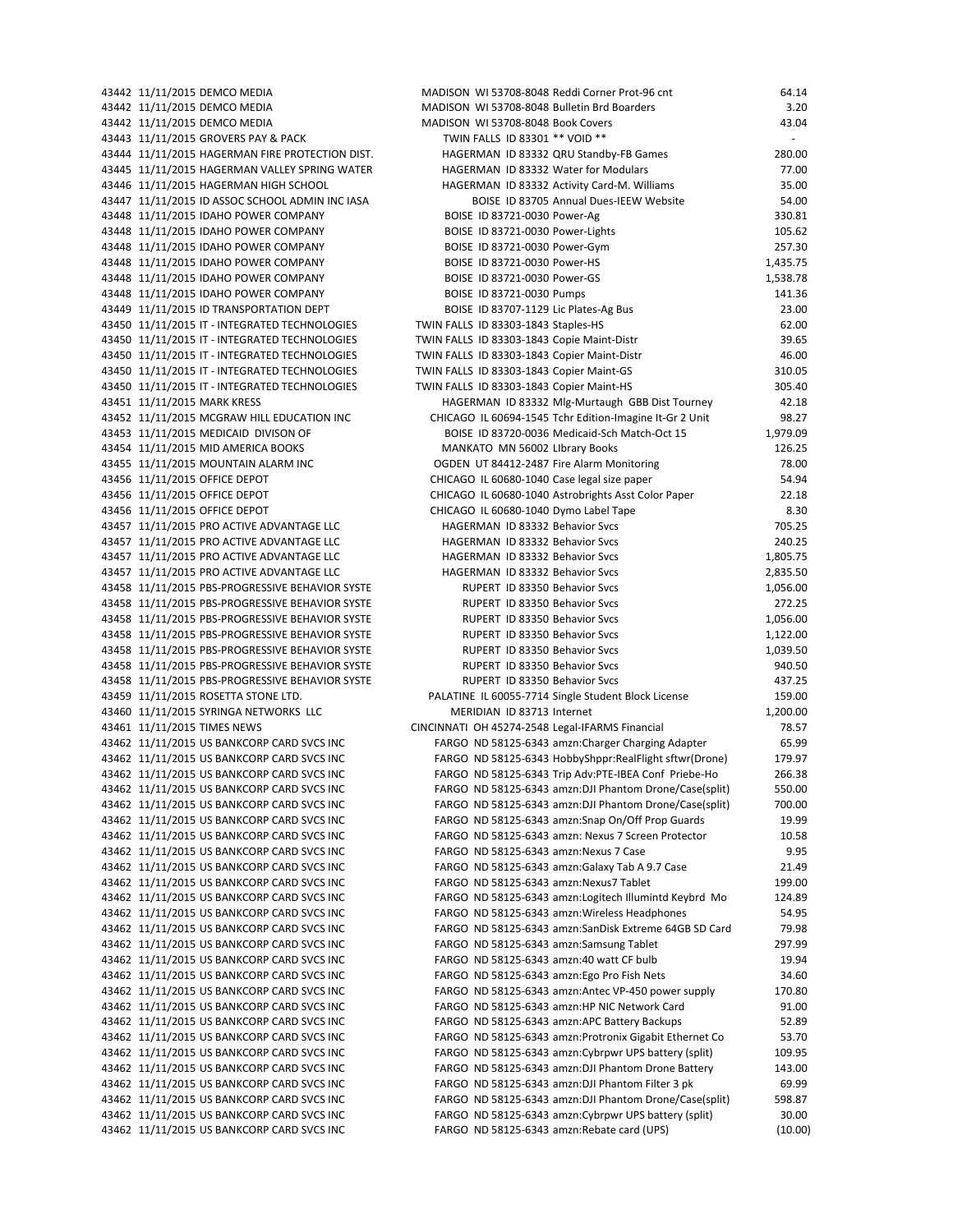| 43462 11/11/2015 US BANKCORP CARD SVCS INC    | FARGO ND 58125-6343 amzn: DJI Phantom Camera Lens Ca  | 9.99     |
|-----------------------------------------------|-------------------------------------------------------|----------|
| 43462 11/11/2015 US BANKCORP CARD SVCS INC    | FARGO ND 58125-6343 amzn:Avid Education-Headsets      | 92.58    |
| 43462 11/11/2015 US BANKCORP CARD SVCS INC    | FARGO ND 58125-6343 TXTWire Tech: Mass Txt Mssg Svc   | 100.00   |
| 43463 11/11/2015 VALLEY COOP                  | WENDELL ID 83355 LPGas-Ag 30.1g                       | 37.61    |
| 43463 11/11/2015 VALLEY COOP                  | WENDELL ID 83355 LPGas-HS 250.2g                      | 268.71   |
| 43464 11/11/2015 VERIZON WIRELESS             | BELLEVUE WA 98009 Cell Ph-D. Knapp                    | 52.85    |
| 43464 11/11/2015 VERIZON WIRELESS             | BELLEVUE WA 98009 Cell Ph-M. Kress                    | 52.85    |
| 43464 11/11/2015 VERIZON WIRELESS             | BELLEVUE WA 98009 Cell Ph-S. Smith                    | 52.85    |
| 43464 11/11/2015 VERIZON WIRELESS             | BELLEVUE WA 98009 Cell Ph-M. Cottam                   | 52.85    |
| 43464 11/11/2015 VERIZON WIRELESS             | BELLEVUE WA 98009 Cell Ph-A. Perkins                  | 52.85    |
| 43464 11/11/2015 VERIZON WIRELESS             | BELLEVUE WA 98009 Cell Ph-E. Anderson                 | 52.85    |
| 43464 11/11/2015 VERIZON WIRELESS             | BELLEVUE WA 98009 Cell Ph-V. Arreaga                  | 52.85    |
| 43464 11/11/2015 VERIZON WIRELESS             | BELLEVUE WA 98009 Cell Ph-C. Jackson                  | 26.42    |
| 43465 11/11/2015 WWS-WESTERN WASTE SERVICES   | JEROME ID 83338 Rental Chg-8 yd container             | 11.00    |
| 43465 11/11/2015 WWS-WESTERN WASTE SERVICES   | JEROME ID 83338 Rental Chg-3 yd container             | 3.50     |
| 43465 11/11/2015 WWS-WESTERN WASTE SERVICES   | JEROME ID 83338 8 yd svc                              | 152.34   |
| 43465 11/11/2015 WWS-WESTERN WASTE SERVICES   | JEROME ID 83338 3 yd svc                              | 89.22    |
| 43466 11/11/2015 ZIGGY EXPRESS HAGERMAN       | BLISS ID 83314 Fuel-mower                             | 19.14    |
| 43466 11/11/2015 ZIGGY EXPRESS HAGERMAN       | BLISS ID 83314 Fuel-tractor                           | 7.37     |
| 43466 11/11/2015 ZIGGY EXPRESS HAGERMAN       | BLISS ID 83314 Fuel-mower                             | 21.56    |
| 43467 11/11/2015 ZORAIDA TORRES               | HAGERMAN ID 83332 Reimburse-Side by Side bk for stud  | 34.19    |
| 43468 11/20/2015 IT - INTEGRATED TECHNOLOGIES | TWIN FALLS ID 83303-1843 2014/15 Clicks-Loaner Copier | 1,713.41 |
| 43468 11/20/2015 IT - INTEGRATED TECHNOLOGIES | TWIN FALLS ID 83303-1843 Loaner-Discount on Clicks    | (500.00) |
| 43498 11/23/2015 AMERICAN FIDELITY CO - HSA   | Am Fidelity - HSA Svg - 112015                        | 9.81     |
| 43498 11/23/2015 AMERICAN FIDELITY CO - HSA   | Am Fidelity - HSA Svg - 112015                        | 34.54    |
| 43498 11/23/2015 AMERICAN FIDELITY CO - HSA   | Am Fidelity - HSA Svg - 112015                        | 45.16    |
| 43498 11/23/2015 AMERICAN FIDELITY CO - HSA   | Am Fidelity - HSA Svg - 112015                        | 21.31    |
| 43498 11/23/2015 AMERICAN FIDELITY CO - HSA   | Am Fidelity - HSA Svg - 112015                        | 79.70    |
| 43498 11/23/2015 AMERICAN FIDELITY CO - HSA   | Am Fidelity - HSA Svg - 112015                        | 48.58    |
| 43499 11/23/2015 BLUE CROSS OF IDAHO          | BOISE ID 83707-0948 Blue Cross - 112015               | 32.04    |
| 43499 11/23/2015 BLUE CROSS OF IDAHO          | BOISE ID 83707-0948 Blue Cross - 112015               | 473.30   |
| 43499 11/23/2015 BLUE CROSS OF IDAHO          | BOISE ID 83707-0948 Blue Cross - 112015               | 279.93   |
| 43499 11/23/2015 BLUE CROSS OF IDAHO          | BOISE ID 83707-0948 Blue Cross - 112015               | 284.60   |
| 43499 11/23/2015 BLUE CROSS OF IDAHO          | BOISE ID 83707-0948 Blue Cross - 112015               | 595.07   |
| 43499 11/23/2015 BLUE CROSS OF IDAHO          | BOISE ID 83707-0948 Blue Cross - 112015               | 51.75    |
| 43499 11/23/2015 BLUE CROSS OF IDAHO          | BOISE ID 83707-0948 Blue Cross - 112015               | 103.48   |
| 43499 11/23/2015 BLUE CROSS OF IDAHO          | BOISE ID 83707-0948 Blue Cross - 112015               | 1,020.12 |
| 43499 11/23/2015 BLUE CROSS OF IDAHO          | BOISE ID 83707-0948 Blue Cross - 112015               | 14.78    |
| 43499 11/23/2015 BLUE CROSS OF IDAHO          | BOISE ID 83707-0948 Blue Cross - 112015               | 221.65   |
| 43499 11/23/2015 BLUE CROSS OF IDAHO          | BOISE ID 83707-0948 Blue Cross - 112015               | 3,390.35 |
| 43499 11/23/2015 BLUE CROSS OF IDAHO          | BOISE ID 83707-0948 Blue Cross - 112015               | 1,034.90 |
| 43499 11/23/2015 BLUE CROSS OF IDAHO          | BOISE ID 83707-0948 Blue Cross - 112015               | 139.39   |
| 43499 11/23/2015 BLUE CROSS OF IDAHO          | BOISE ID 83707-0948 Blue Cross - HSA - 112015         | 117.03   |
| 43499 11/23/2015 BLUE CROSS OF IDAHO          | BOISE ID 83707-0948 Blue Cross - HSA - 112015         | 900.08   |
| 43499 11/23/2015 BLUE CROSS OF IDAHO          | BOISE ID 83707-0948 Blue Cross - 112015               | 4,841.95 |
| 43499 11/23/2015 BLUE CROSS OF IDAHO          | BOISE ID 83707-0948 Blue Cross - HSA - 112015         | 53.88    |
| 43499 11/23/2015 BLUE CROSS OF IDAHO          | BOISE ID 83707-0948 BLue Cross - HSA - 112015         | 285.55   |
| 43499 11/23/2015 BLUE CROSS OF IDAHO          | BOISE ID 83707-0948 Blue Cross - 112015               | 877.43   |
| 43499 11/23/2015 BLUE CROSS OF IDAHO          | BOISE ID 83707-0948 Blue Cross - 112015               | 526.97   |
| 43499 11/23/2015 BLUE CROSS OF IDAHO          | BOISE ID 83707-0948 Blue Cross - 112015               | 17.23    |
| 43499 11/23/2015 BLUE CROSS OF IDAHO          | BOISE ID 83707-0948 Blue Cross - 112015               | 515.12   |
| 43500 11/23/2015 HJSD - IRS                   | IRS-Fica - 112015                                     | 2,434.71 |
| 43500 11/23/2015 HJSD - IRS                   | IRS-Fica - 112015                                     | 36.32    |
| 43500 11/23/2015 HJSD - IRS                   | IRS-Fica - 112015                                     | 588.01   |
| 43500 11/23/2015 HJSD - IRS                   | IRS-Medicare - 112015                                 | 21.69    |
| 43500 11/23/2015 HJSD - IRS                   | IRS-Fica - 112015                                     | 41.02    |
| 43500 11/23/2015 HJSD - IRS                   | IRS-Fica - 112015                                     | 16.55    |
| 43500 11/23/2015 HJSD - IRS                   | IRS-Medicare - 112015                                 | 13.12    |
| 43500 11/23/2015 HJSD - IRS                   | IRS-Fica - 112015                                     | 3,208.75 |
| 43500 11/23/2015 HJSD - IRS                   | IRS-Fica - 112015                                     | 462.16   |
| 43500 11/23/2015 HJSD - IRS                   | IRS-Fica - 112015                                     | 329.87   |
| 43500 11/23/2015 HJSD - IRS                   | IRS-Fica - 112015                                     | 56.18    |
| 43500 11/23/2015 HJSD - IRS                   | IRS-Fica - 112015                                     | 5.74     |
| 43500 11/23/2015 HJSD - IRS                   | IRS-Fica - 112015                                     | 50.91    |
| 43500 11/23/2015 HJSD - IRS                   | IRS-Fica - 112015                                     | 283.15   |
| 43500 11/23/2015 HJSD - IRS                   | IRS-Fica - 112015                                     | 270.54   |
| 43500 11/23/2015 HJSD - IRS                   | IRS-Medicare - 112015                                 | 72.27    |
| 43500 11/23/2015 HJSD - IRS                   | IRS-Medicare - 112015                                 | 24.19    |
|                                               |                                                       |          |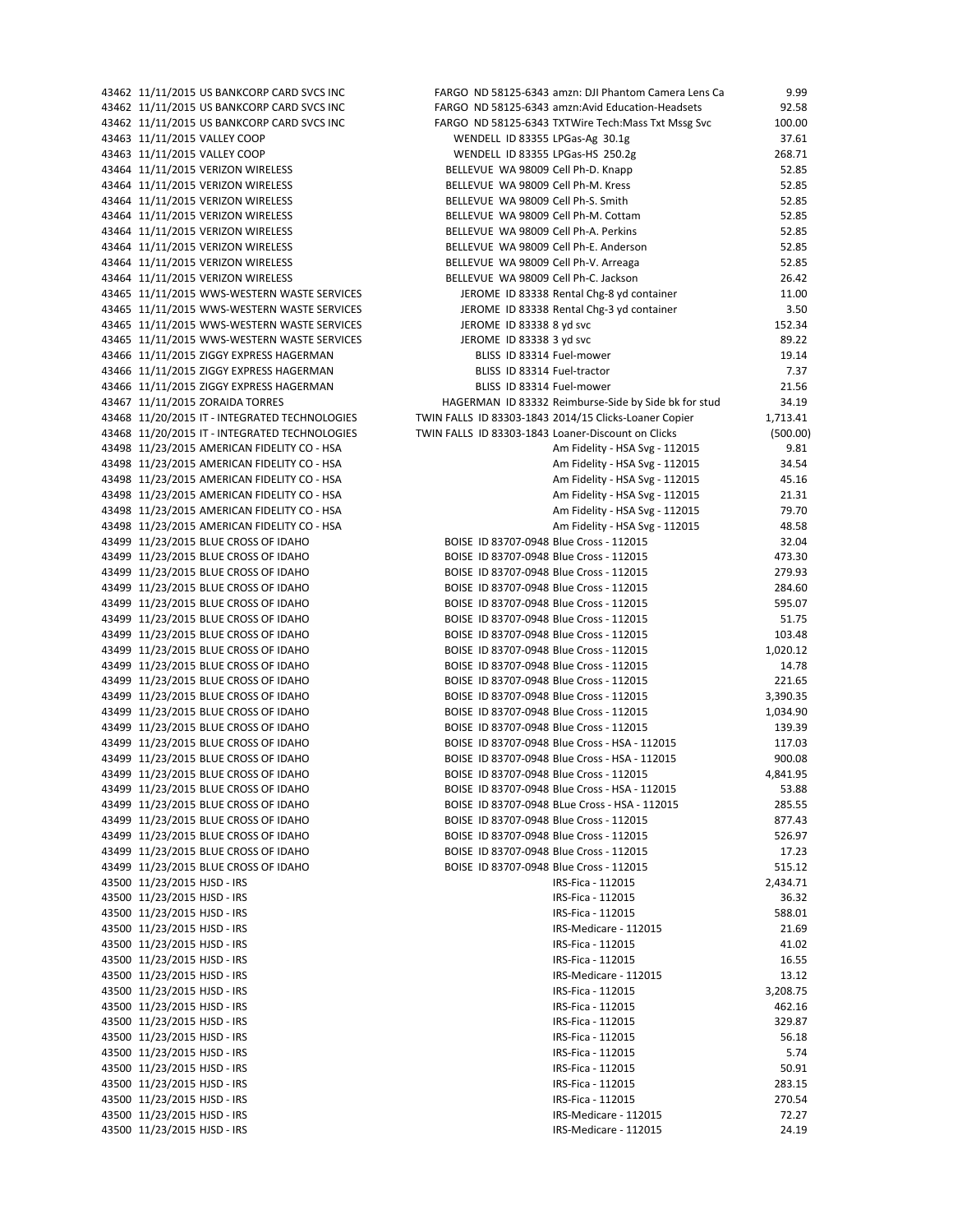| 43500          | 11/23/2015 HJSD - IRS            |
|----------------|----------------------------------|
|                | 43500 11/23/2015 HJSD - IRS      |
| 43500          | 11/23/2015 HJSD - IRS            |
| 43500          | 11/23/2015 HJSD - IRS            |
| 43500          | 11/23/2015 HJSD - IRS            |
| 43500          | 11/23/2015 HJSD - IRS            |
| 43500          | 11/23/2015 HJSD - IRS            |
| 43500          | 11/23/2015 HJSD - IRS            |
| 43500          | 11/23/2015 HJSD - IRS            |
| 43500          | 11/23/2015 HJSD - IRS            |
| 43501          | 11/23/2015 HJSD - PERSI          |
| 43501          | 11/23/2015 HJSD - PERSI          |
| 43501          | 11/23/2015 HJSD - PERSI          |
| 43501          |                                  |
|                | 11/23/2015 HJSD - PERSI          |
| 43501          | 11/23/2015 HJSD - PERSI          |
|                | 43501 11/23/2015 HJSD - PERSI    |
| 43501          | 11/23/2015 HJSD - PERSI          |
| 43501          | 11/23/2015 HJSD - PERSI          |
|                | 43501 11/23/2015 HJSD - PERSI    |
| 43501          | 11/23/2015 HJSD - PERSI          |
| 43501          | 11/23/2015 HJSD - PERSI          |
|                | 43501 11/23/2015 HJSD - PERSI    |
| 43501          | 11/23/2015 HJSD - PERSI          |
|                | 43501 11/23/2015 HJSD - PERSI    |
|                | 43501 11/23/2015 HJSD - PERSI    |
| 43501          | 11/23/2015 HJSD - PERSI          |
|                | 43501 11/23/2015 HJSD - PERSI    |
|                | 43501 11/23/2015 HJSD - PERSI    |
| 43501          | 11/23/2015 HJSD - PERSI          |
|                | 43501 11/23/2015 HJSD - PERSI    |
|                | 43501 11/23/2015 HJSD - PERSI    |
| 43501          | 11/23/2015 HJSD - PERSI          |
|                | 43501 11/23/2015 HJSD - PERSI    |
| 43501          | 11/23/2015 HJSD - PERSI          |
| 43501          | 11/23/2015 HJSD - PERSI          |
| 43501          | 11/23/2015 HJSD - PERSI          |
|                | 43501 11/23/2015 HJSD - PERSI    |
| 43501          | 11/23/2015 HJSD - PERSI          |
| 43501          | 11/23/2015 HJSD - PERSI          |
|                | 43501 11/23/2015 HJSD - PERSI    |
| 43501          | 11/23/2015 HJSD - PERSI          |
|                | 43501 11/23/2015 HJSD - PERSI    |
|                | 43501 11/23/2015 HJSD - PERSI    |
|                |                                  |
| 43501<br>43501 | 11/23/2015 HJSD - PERSI          |
|                | 11/23/2015 HJSD - PERSI          |
| 43501          | 11/23/2015 HJSD - PERSI          |
| 43501          | 11/23/2015 HJSD - PERSI          |
| 43501          | 11/23/2015 HJSD - PERSI          |
| 43501          | 11/23/2015 HJSD - PERSI          |
| 43501          | 11/23/2015 HJSD - PERSI          |
| 43501          | 11/23/2015 HJSD - PERSI          |
| 43501          | 11/23/2015 HJSD - PERSI          |
| 43501          | 11/23/2015 HJSD - PERSI          |
| 43501          | 11/23/2015 HJSD - PERSI          |
| 43501          | 11/23/2015 HJSD - PERSI          |
| 43501          | 11/23/2015 HJSD - PERSI          |
| 43501          | 11/23/2015 HJSD - PERSI          |
| 43501          | 11/23/2015 HJSD - PERSI          |
| 43501          | 11/23/2015 HJSD - PERSI          |
| 43501          | 11/23/2015 HJSD - PERSI          |
| 43501          | 11/23/2015 HJSD - PERSI          |
| 43501          | 11/23/2015 HJSD - PERSI          |
| 43501          | 11/23/2015 HJSD - PERSI          |
| 43501          | 11/23/2015 HJSD - PERSI          |
| 43502          | 11/23/2015 STANDARD INSURA       |
| 43502          | 11/23/2015 STANDARD INSURA       |
| 43502          | 11/23/2015 STANDARD INSURA       |
|                | 43502 11/23/2015 STANDARD INSURA |
|                |                                  |

| 43500 11/23/2015 HJSD - IRS             | IRS-Fica - 112015                                      | 110.58         |
|-----------------------------------------|--------------------------------------------------------|----------------|
| 43500 11/23/2015 HJSD - IRS             | IRS-Fica - 112015                                      | 408.18         |
| 43500 11/23/2015 HJSD - IRS             | IRS-Fica - 112015                                      | 33.19          |
| 43500 11/23/2015 HJSD - IRS             | IRS-Fica - 112015                                      | 257.13         |
| 43500 11/23/2015 HJSD - IRS             | IRS-Fica - 112015                                      | 683.05         |
| 43500 11/23/2015 HJSD - IRS             | IRS-Fica - 112015                                      | 236.34         |
| 43500 11/23/2015 HJSD - IRS             | IRS-Fica - 112015                                      | 82.21          |
| 43500 11/23/2015 HJSD - IRS             | IRS-Fica - 112015                                      | 203.25         |
| 43500 11/23/2015 HJSD - IRS             | IRS-Fica - 112015                                      | 234.79         |
| 43500 11/23/2015 HJSD - IRS             | IRS-Fica - 112015                                      | 20.41          |
| 43501 11/23/2015 HJSD - PERSI           | PERSI-Sick Leave - 112015                              | 1.91           |
| 43501 11/23/2015 HJSD - PERSI           | PERSI-Sick Leave - 112015                              | 5.64           |
| 43501 11/23/2015 HJSD - PERSI           | PERSI-Retirement - 112015                              | 61.68          |
| 43501 11/23/2015 HJSD - PERSI           | PERSI-Retirement - 112015                              | 25.53          |
| 43501 11/23/2015 HJSD - PERSI           | PERSI-Retirement - 112015                              | 25.53          |
| 43501 11/23/2015 HJSD - PERSI           | PERSI-Sick Leave - 112015                              | 6.32           |
| 43501 11/23/2015 HJSD - PERSI           | PERSI-Sick Leave - 112015                              | 2.62           |
| 43501 11/23/2015 HJSD - PERSI           | PERSI-Sick Leave - 112015                              | 2.62           |
|                                         | PERSI-Retirement - 112015                              | 141.50         |
| 43501 11/23/2015 HJSD - PERSI           |                                                        | 120.01         |
| 43501 11/23/2015 HJSD - PERSI           | PERSI-Sick Leave - 112015                              |                |
| 43501 11/23/2015 HJSD - PERSI           | PERSI-Retirement - 112015                              | 3,955.06       |
| 43501 11/23/2015 HJSD - PERSI           | PERSI-Retirement - 112015                              | 18.64          |
| 43501 11/23/2015 HJSD - PERSI           | PERSI-Sick Leave - 112015                              | 17.75          |
| 43501 11/23/2015 HJSD - PERSI           | PERSI-Retirement - 112015                              | 78.52          |
| 43501 11/23/2015 HJSD - PERSI           | PERSI-Sick Leave - 112015                              | 8.04           |
| 43501 11/23/2015 HJSD - PERSI           | PERSI-Retirement - 112015                              | 54.98          |
| 43501 11/23/2015 HJSD - PERSI           | PERSI-Retirement - 112015                              | 434.59         |
| 43501 11/23/2015 HJSD - PERSI           | PERSI-Sick Leave - 112015                              | 44.53          |
| 43501 11/23/2015 HJSD - PERSI           | PERSI-Retirement - 112015                              | 4,819.14       |
| 43501 11/23/2015 HJSD - PERSI           | PERSI-Sick Leave - 112015                              | 85.76          |
| 43501 11/23/2015 HJSD - PERSI           | PERSI-Retirement - 112015                              | 429.78         |
| 43501 11/23/2015 HJSD - PERSI           | PERSI-Sick Leave - 112015                              | 44.03          |
| 43501 11/23/2015 HJSD - PERSI           | PERSI-Retirement - 112015                              | 175.44         |
| 43501 11/23/2015 HJSD - PERSI           | PERSI-Sick Leave - 112015                              | 51.47          |
| 43501 11/23/2015 HJSD - PERSI           | PERSI-Retirement - 112015                              | 111.45         |
| 43501 11/23/2015 HJSD - PERSI           | PERSI-Sick Leave - 112015                              | 11.42          |
| 43501 11/23/2015 HJSD - PERSI           | PERSI-Retirement - 112015                              | 836.91         |
| 43501 11/23/2015 HJSD - PERSI           | PERSI-Sick Leave - 112015                              | 8.52           |
| 43501 11/23/2015 HJSD - PERSI           | PERSI-Retirement - 112015                              | 41.18          |
| 43501 11/23/2015 HJSD - PERSI           | PERSI-Sick Leave - 112015                              | 4.22           |
| 43501 11/23/2015 HJSD - PERSI           | PERSI-Retirement - 112015                              | 83.13          |
| 43501 11/23/2015 HJSD - PERSI           | PERSI-Sick Leave - 112015                              | 0.91           |
| 43501 11/23/2015 HJSD - PERSI           | PERSI-Sick Leave - 112015                              | 17.48          |
| 43501 11/23/2015 HJSD - PERSI           | PERSI-Sick Leave - 112015                              | 70.73          |
| 43501 11/23/2015 HJSD - PERSI           | PERSI-Sick Leave - 112015                              | 40.80          |
| 43501 11/23/2015 HJSD - PERSI           | PERSI-Retirement - 112015                              | 8.90           |
| 43501 11/23/2015 HJSD - PERSI           | PERSI-Retirement - 112015                              | 170.57         |
| 43501 11/23/2015 HJSD - PERSI           | PERSI-Retirement - 112015                              | 690.28         |
| 43501 11/23/2015 HJSD - PERSI           | PERSI-Retirement - 112015                              | 1,171.23       |
| 43501 11/23/2015 HJSD - PERSI           | PERSI-Retirement - 112015                              | 398.18         |
| 43501 11/23/2015 HJSD - PERSI           | PERSI-Retirement - 112015                              | 227.57         |
| 43501 11/23/2015 HJSD - PERSI           | PERSI-Retirement - 112015                              | 353.54         |
| 43501 11/23/2015 HJSD - PERSI           | PERSI-Retirement - 112015                              | 30.53          |
| 43501 11/23/2015 HJSD - PERSI           | PERSI-Retirement - 112015                              | 50.34          |
| 43501 11/23/2015 HJSD - PERSI           | PERSI-Retirement - 112015                              | 322.15         |
| 43501 11/23/2015 HJSD - PERSI           | PERSI-Retirement - 112015                              | 502.20         |
| 43501 11/23/2015 HJSD - PERSI           | PERSI-Sick Leave - 112015                              | 405.27         |
| 43501 11/23/2015 HJSD - PERSI           | PERSI-Sick Leave - 112015                              | 449.64         |
| 43501 11/23/2015 HJSD - PERSI           | PERSI-Sick Leave - 112015                              | 14.50          |
|                                         |                                                        |                |
| 43501 11/23/2015 HJSD - PERSI           | PERSI-Sick Leave - 112015<br>PERSI-Sick Leave - 112015 | 23.32<br>36.23 |
| 43501 11/23/2015 HJSD - PERSI           |                                                        |                |
| 43501 11/23/2015 HJSD - PERSI           | PERSI-Sick Leave - 112015                              | 3.13           |
| 43501 11/23/2015 HJSD - PERSI           | PERSI-Sick Leave - 112015                              | 5.16           |
| 43501 11/23/2015 HJSD - PERSI           | PERSI-Sick Leave - 112015                              | 33.01          |
| 43502 11/23/2015 STANDARD INSURANCE CO. | PORTLAND OR 97228-6367 Standard-Life - 112015          | 1.53           |
| 43502 11/23/2015 STANDARD INSURANCE CO. | PORTLAND OR 97228-6367 Standard-Life - 112015          | 1.07           |
| 43502 11/23/2015 STANDARD INSURANCE CO. | PORTLAND OR 97228-6367 Standard-Life - 112015          | 0.40           |
| 43502 11/23/2015 STANDARD INSURANCE CO. | PORTLAND OR 97228-6367 Standard-Life - 112015          | 2.66           |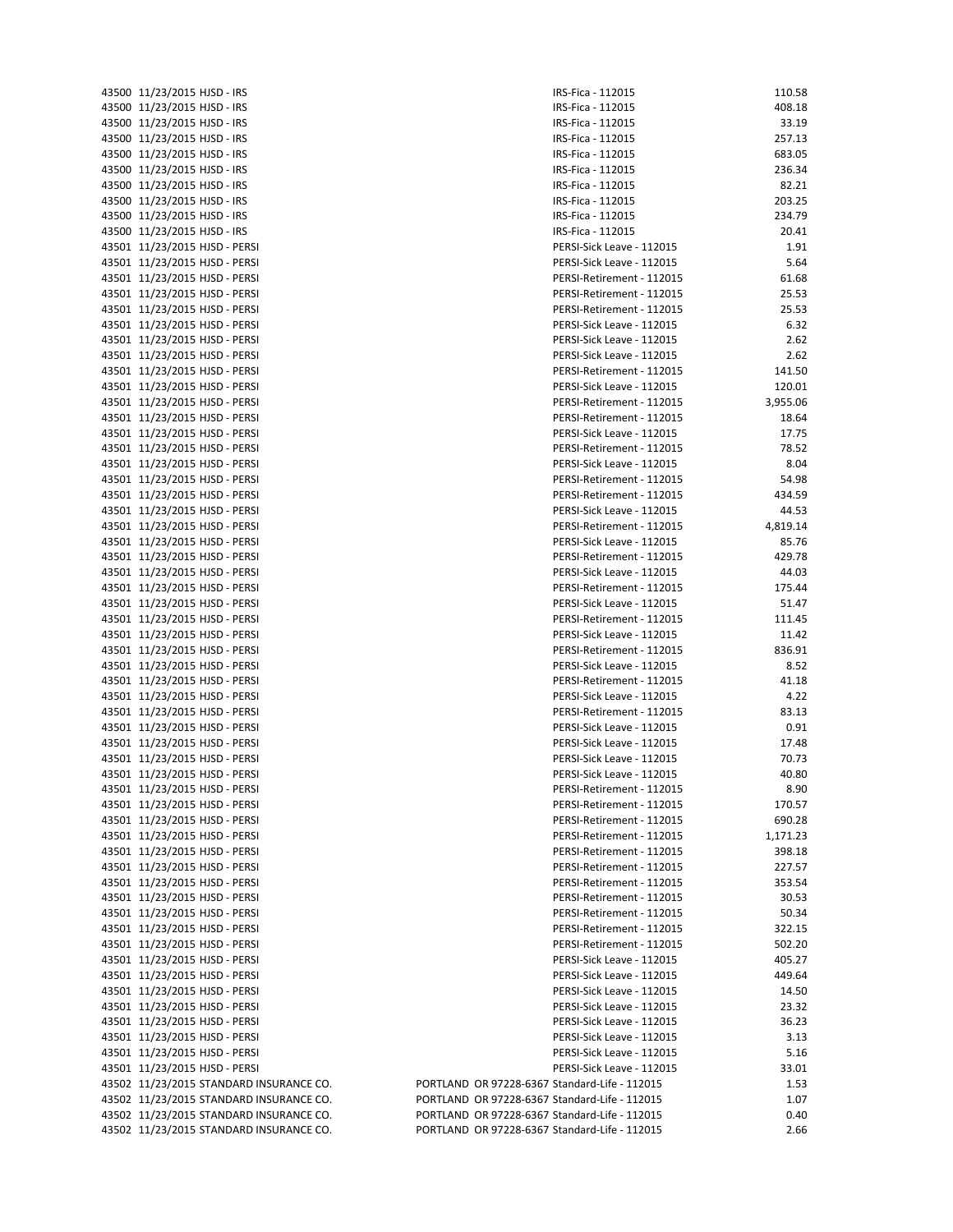43502 11/23/2015 STANDARD INSURANCE CO. PORTLAND IN 43502 11/23/2015 STANDARD INSURANCE CO. 43502 11/23/2015 STANDARD INSURANCE CO. PORTLAND IS 43502 11/23/2015 STANDARD INSURANCE CO. PORTLAND IN 43502 11/23/2015 STANDARD INSURANCE CO. P 43502 11/23/2015 STANDARD INSURANCE CO. P 43502 11/23/2015 STANDARD INSURANCE CO. P 43502 11/23/2015 STANDARD INSURANCE CO. P 43502 11/23/2015 STANDARD INSURANCE CO. P 43502 11/23/2015 STANDARD INSURANCE CO. P 43502 11/23/2015 STANDARD INSURANCE CO. P 43502 11/23/2015 STANDARD INSURANCE CO. P 43502 11/23/2015 STANDARD INSURANCE CO. P 43502 11/23/2015 STANDARD INSURANCE CO. P 43502 11/23/2015 STANDARD INSURANCE CO. P 43502 11/23/2015 STANDARD INSURANCE CO. P 43502 11/23/2015 STANDARD INSURANCE CO. PORTLAND IS 43502 11/23/2015 STANDARD INSURANCE CO. P 43502 11/23/2015 STANDARD INSURANCE CO. P 43502 11/23/2015 STANDARD INSURANCE CO. PORTLAND IN drct-dpst 11/20/2015 ANDERSON ERIC C drct-dpst 11/20/2015 ARREAGA VICTOR drct-dpst 11/20/2015 ARRIAGA LYNN drct-dpst 11/20/2015 BLAKE GILBERT D drct-dpst 11/20/2015 BOLDUC CHRISTINA J drct‐dpst 11/20/2015 BOTZ AMY B 3,250.91 FAIRFIELD ID 83327 drct-dpst 11/20/2015 BOTZ JONATHAN A drct-dpst 11/20/2015 BROOKS SAMANTHA J drct-dpst 11/20/2015 CHAPMAN TERESA L drct-dpst 11/20/2015 CLARK DONNA K drct-dpst 11/20/2015 CLARK ERIN D drct-dpst 11/20/2015 CORBRIDGE ARLYNDA R drct-dpst 11/20/2015 COTTAM MATTHEW S drct-dpst 11/20/2015 DAARUD SHERMA K drct-dpst 11/20/2015 DAVIS ELAINE drct-dpst 11/20/2015 EATON DENISE S drct-dpst 11/20/2015 FUNKHOUSER LONNIE drct‐dpst 11/20/2015 GIBSON JENNIE L 4,025.25 HAGERMAN ID 83332 drct‐dpst 11/20/2015 HAUSER HENRY J 3,828.75 HAGERMAN ID 83332 drct-dpst 11/20/2015 HOFFMANN KAREN B drct-dpst 11/20/2015 HOFFMANN RAYMOND L drct-dpst 11/20/2015 HOOP JENNY M drct-dpst 11/20/2015 JACKSON CRAIG L drct-dpst 11/20/2015 JAYO KARRIE L drct-dpst 11/20/2015 KAST MELISSA A drct-dpst 11/20/2015 KNAPP DANIEL L drct-dpst 11/20/2015 KNIGHT KATIE L drct-dpst 11/20/2015 KRESS MARK S drct-dpst 11/20/2015 LEE REBECCA L drct-dpst 11/20/2015 LEIJA HERMELINDA drct-dpst 11/20/2015 LEWIS CRYSTAL R drct-dpst 11/20/2015 LOPEZ HAZEL J drct-dpst 11/20/2015 McCARTHY STORMI V L drct-dpst 11/20/2015 OLSEN GORDON C drct-dpst 11/20/2015 OWSLEY VICTORIA C drct-dpst 11/20/2015 PERKINS ANTHONY J drct‐dpst 11/20/2015 PLANK ROBIN J 1,024.91 HAGERMAN ID 83332 drct-dpst 11/20/2015 PRIEBE LESLIE drct-dpst 11/20/2015 RAVENSCROFT BARBARA J drct-dpst 11/20/2015 RAVENSCROFT JULIA A drct-dpst 11/20/2015 REED BETTE M drct-dpst 11/20/2015 REGNIER SHELLY L drct-dpst 11/20/2015 RICE CHARLES E drct-dpst 11/20/2015 SILVER-LEWIS LORA L drct-dpst 11/20/2015 SMITH STEPHEN L drct-dpst 11/20/2015 STODDARD MOLLIE J

|  | PORTLAND OR 97228-6367 Standard-Life - 112015 | 0.80  |
|--|-----------------------------------------------|-------|
|  | PORTLAND OR 97228-6367 Standard-Life - 112015 | 45.80 |
|  | PORTLAND OR 97228-6367 Standard-Life - 112015 | 9.31  |
|  | PORTLAND OR 97228-6367 Standard-Life - 112015 | 0.40  |
|  | PORTLAND OR 97228-6367 Standard-Life - 112015 | 1.71  |
|  | PORTLAND OR 97228-6367 Standard-Life - 112015 | 10.34 |
|  | PORTLAND OR 97228-6367 Standard-Life - 112015 | 3.66  |
|  | PORTLAND OR 97228-6367 Standard-Life - 112015 | 3.98  |
|  | PORTLAND OR 97228-6367 Standard-Life - 112015 | 13.57 |
|  | PORTLAND OR 97228-6367 Standard-Life - 112015 | 4.73  |
|  | PORTLAND OR 97228-6367 Standard-Life - 112015 | 8.00  |
|  | PORTLAND OR 97228-6367 Standard-Life - 112015 | 4.54  |
|  | PORTLAND OR 97228-6367 Standard-Life - 112015 | 1.13  |
|  | PORTLAND OR 97228-6367 Standard-Life - 112015 | 0.25  |
|  | PORTLAND OR 97228-6367 Standard-Life - 112015 | 2.00  |
|  | PORTLAND OR 97228-6367 Standard-Life - 112015 | 2.20  |
|  | PORTLAND OR 97228-6367 Standard-Life - 112015 | 0.49  |
|  | PORTLAND OR 97228-6367 Standard-Life - 112015 | 4.60  |
|  | PORTLAND OR 97228-6367 Standard-Life - 112015 | 0.26  |
|  | PORTLAND OR 97228-6367 Standard-Life - 112015 | 42.21 |

| Check#    | Date                            | Name                                       | GrossPay City   |                     | State | Zip   |
|-----------|---------------------------------|--------------------------------------------|-----------------|---------------------|-------|-------|
| drct-dpst |                                 | 11/20/2015 ANDERSON ERIC C                 | 6,666.66 JEROME |                     | ID    | 83338 |
|           |                                 | drct-dpst 11/20/2015 ARREAGA VICTOR        | 4,266.41 JEROME |                     | ID    | 83338 |
|           |                                 | drct-dpst 11/20/2015 ARRIAGA LYNN          |                 | 2,766.66 HAGERMAN   | ID    | 83332 |
|           |                                 | drct-dpst 11/20/2015 BLAKE GILBERT D       |                 | 688.00 HAGERMAN     | ID    | 83332 |
|           |                                 | drct-dpst 11/20/2015 BOLDUC CHRISTINA J    |                 | 2,572.81 HAGERMAN   | ID    | 83332 |
|           | drct-dpst 11/20/2015 BOTZ AMY B |                                            |                 | 3,250.91 FAIRFIELD  | ID    | 83327 |
|           |                                 | drct-dpst 11/20/2015 BOTZ JONATHAN A       |                 | 3,383.23 FAIRFIELD  | ID    | 83327 |
|           |                                 | drct-dpst 11/20/2015 BROOKS SAMANTHA J     |                 | 2,766.66 HAGERMAN   | ID    | 83332 |
|           |                                 | drct-dpst 11/20/2015 CHAPMAN TERESA L      |                 | 915.33 HAGERMAN     | ID    | 83332 |
|           |                                 | drct-dpst 11/20/2015 CLARK DONNA K         |                 | 3,808.75 HAGERMAN   | ID    | 83332 |
|           |                                 | drct-dpst 11/20/2015 CLARK ERIN D          |                 | 1,336.34 HAGERMAN   | ID    | 83332 |
|           |                                 | drct-dpst 11/20/2015 CORBRIDGE ARLYNDA R   |                 | 674.26 HAGERMAN     | ID    | 83332 |
|           |                                 | drct-dpst 11/20/2015 COTTAM MATTHEW S      |                 | 5,636.24 HAGERMAN   | ID    | 83332 |
|           |                                 | drct-dpst 11/20/2015 DAARUD SHERMA K       |                 | 4,542.70 TWIN FALLS | ID    | 83301 |
|           |                                 | drct-dpst 11/20/2015 DAVIS ELAINE          |                 | 1,468.80 HAGERMAN   | ID    | 83332 |
|           |                                 | drct-dpst 11/20/2015 EATON DENISE S        |                 | 558.83 HAGERMAN     | ID    | 83332 |
|           |                                 | drct-dpst 11/20/2015 FUNKHOUSER LONNIE     |                 | 3,225.91 HAGERMAN   | ID    | 83332 |
|           |                                 | drct-dpst 11/20/2015 GIBSON JENNIE L       |                 | 4,025.25 HAGERMAN   | ID    | 83332 |
|           |                                 | drct-dpst 11/20/2015 HAUSER HENRY J        |                 | 3,828.75 HAGERMAN   | ID    | 83332 |
|           |                                 | drct-dpst 11/20/2015 HOFFMANN KAREN B      |                 | 1,269.78 HAGERMAN   | ID    | 83332 |
|           |                                 | drct-dpst 11/20/2015 HOFFMANN RAYMOND L    |                 | 4,456.41 HAGERMAN   | ID    | 83332 |
|           |                                 | drct-dpst 11/20/2015 HOOP JENNY M          |                 | 813.30 WENDELL      | ID    | 83355 |
|           |                                 | drct-dpst 11/20/2015 JACKSON CRAIG L       |                 | 1,750.85 HAGERMAN   | ID    | 83332 |
|           |                                 | drct-dpst 11/20/2015 JAYO KARRIE L         |                 | 3,783.75 HAGERMAN   | ID    | 83332 |
|           |                                 | drct-dpst 11/20/2015 KAST MELISSA A        |                 | 2,766.66 HAGERMAN   | ID    | 83332 |
|           |                                 | drct-dpst 11/20/2015 KNAPP DANIEL L        |                 | 4,060.57 HAGERMAN   | ID    | 83332 |
|           |                                 | drct-dpst 11/20/2015 KNIGHT KATIE L        |                 | 3,826.00 HAGERMAN   | ID    | 83332 |
|           |                                 | drct-dpst 11/20/2015 KRESS MARK S          |                 | 6,382.90 HAGERMAN   | ID    | 83332 |
|           |                                 | drct-dpst 11/20/2015 LEE REBECCA L         |                 | 3,833.75 FAIRFIELD  | ID    | 83327 |
|           |                                 | drct-dpst 11/20/2015 LEIJA HERMELINDA      | 4,058.20 BLISS  |                     | ID    | 83314 |
|           |                                 | drct-dpst 11/20/2015 LEWIS CRYSTAL R       |                 | 2,766.66 HAGERMAN   | ID    | 83332 |
|           |                                 | drct-dpst 11/20/2015 LOPEZ HAZEL J         |                 | 658.88 WENDELL      | ID    | 83355 |
|           |                                 | drct-dpst 11/20/2015 McCARTHY STORMIVL     |                 | 3,808.75 HAGERMAN   | ID    | 83332 |
|           |                                 | drct-dpst 11/20/2015 OLSEN GORDON C        |                 | 3,828.75 HAGERMAN   | ID    | 83332 |
|           |                                 | drct-dpst 11/20/2015 OWSLEY VICTORIA C     |                 | 4,268.25 HAGERMAN   | ID    | 83332 |
|           |                                 | drct-dpst 11/20/2015 PERKINS ANTHONY J     |                 | 4,626.49 GOODING    | ID    | 83330 |
|           |                                 | drct-dpst 11/20/2015 PLANK ROBIN J         |                 | 1,024.91 HAGERMAN   | ID    | 83332 |
|           |                                 | drct-dpst 11/20/2015 PRIEBE LESLIE         |                 | 4,533.36 WENDELL    | ID    | 83355 |
|           |                                 | drct-dpst 11/20/2015 RAVENSCROFT BARBARA J | 55.00 BLISS     |                     | ID    | 83314 |
|           |                                 | drct-dpst 11/20/2015 RAVENSCROFT JULIA A   |                 | 1,961.75 GOODING    | ID    | 83330 |
|           |                                 | drct-dpst 11/20/2015 REED BETTE M          |                 | 3,894.95 WENDELL    | ID    | 83355 |
|           |                                 | drct-dpst 11/20/2015 REGNIER SHELLY L      |                 | 2,818.50 HAGERMAN   | ID    | 83332 |
|           |                                 | drct-dpst 11/20/2015 RICE CHARLES E        |                 | 1,400.00 HAGERMAN   | ID    | 83332 |
|           |                                 | drct-dpst 11/20/2015 SILVER-LEWIS LORA L   |                 | 4,351.20 HAGERMAN   | ID    | 83332 |
|           |                                 | drct-dpst 11/20/2015 SMITH STEPHEN L       |                 | 2,697.00 HAGERMAN   | ID    | 83332 |
|           |                                 | drct-dpst 11/20/2015 STODDARD MOLLIE J     |                 | 220.00 HAGERMAN     | ID    | 83332 |